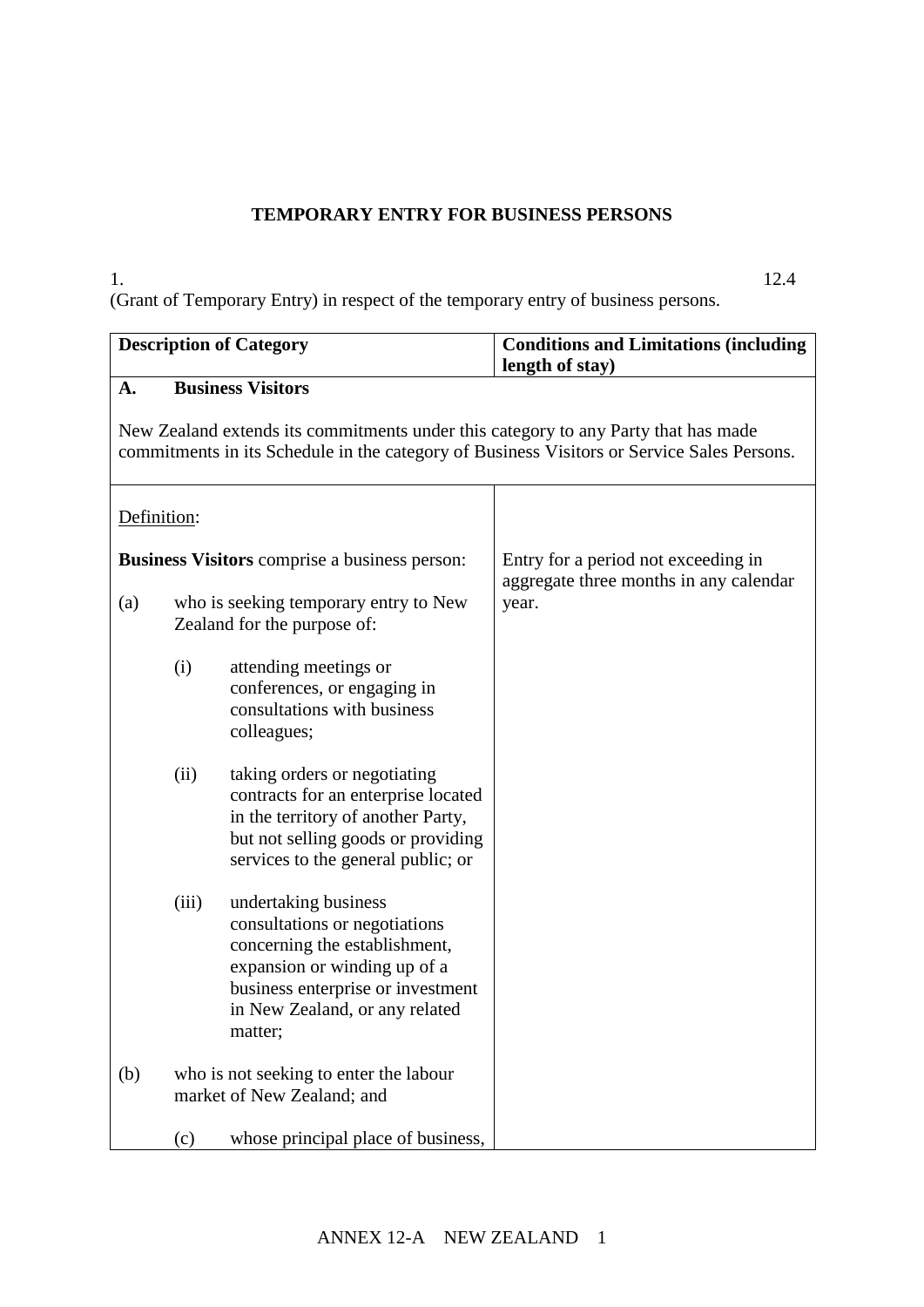| actual place of remuneration and<br>predominant place of accrual of profits<br>remain outside New Zealand. |  |
|------------------------------------------------------------------------------------------------------------|--|
|                                                                                                            |  |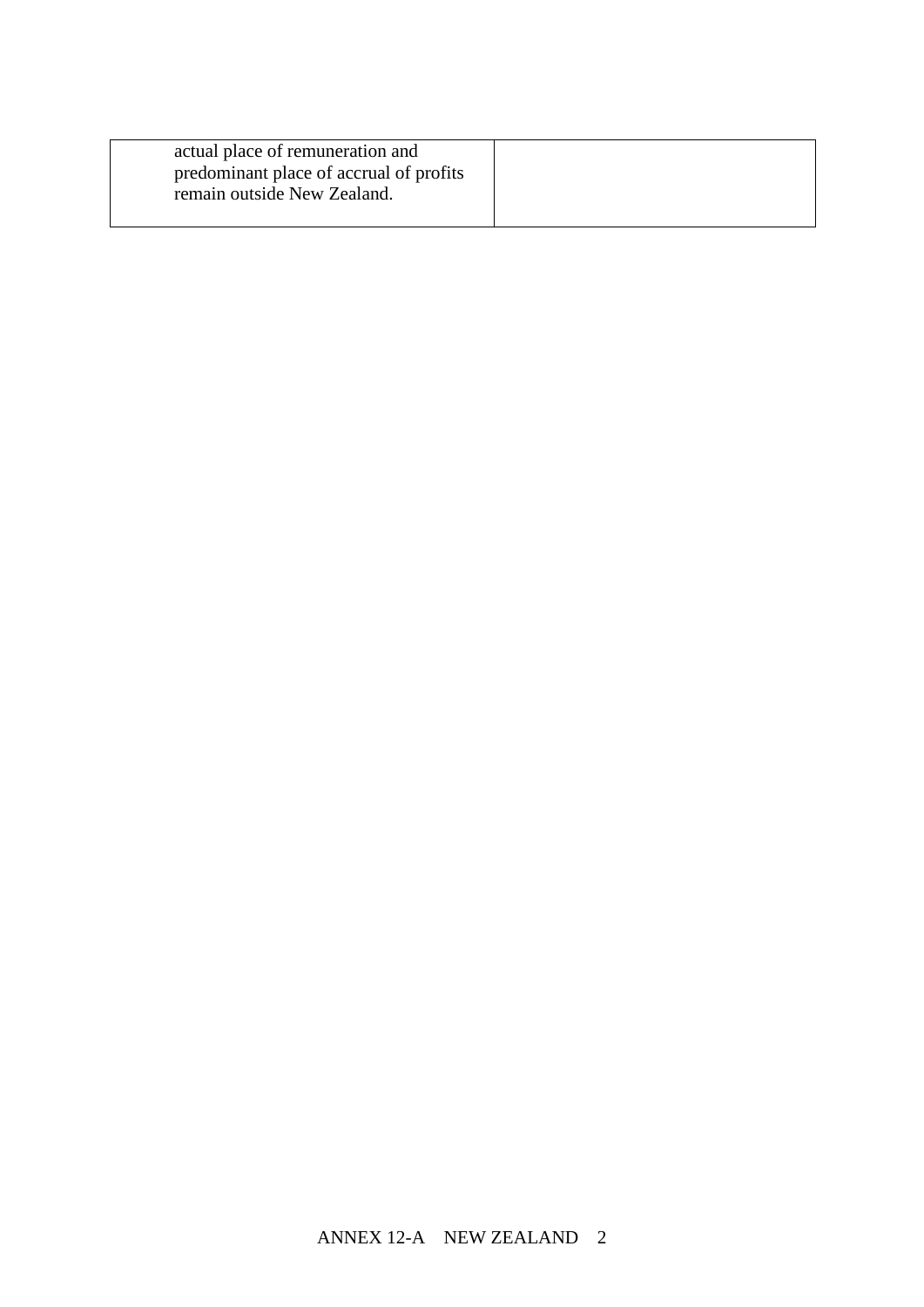| <b>Description of Category</b> |                                    | <sup>1</sup> Conditions and Limitations |
|--------------------------------|------------------------------------|-----------------------------------------|
|                                |                                    | (including length of stay)              |
| <b>B.</b>                      | <b>Intra-Corporate Transferees</b> |                                         |

New Zealand extends its commitments under this category to any Party that has made commitments in its Schedule in the category of Intra-Corporate Transferees.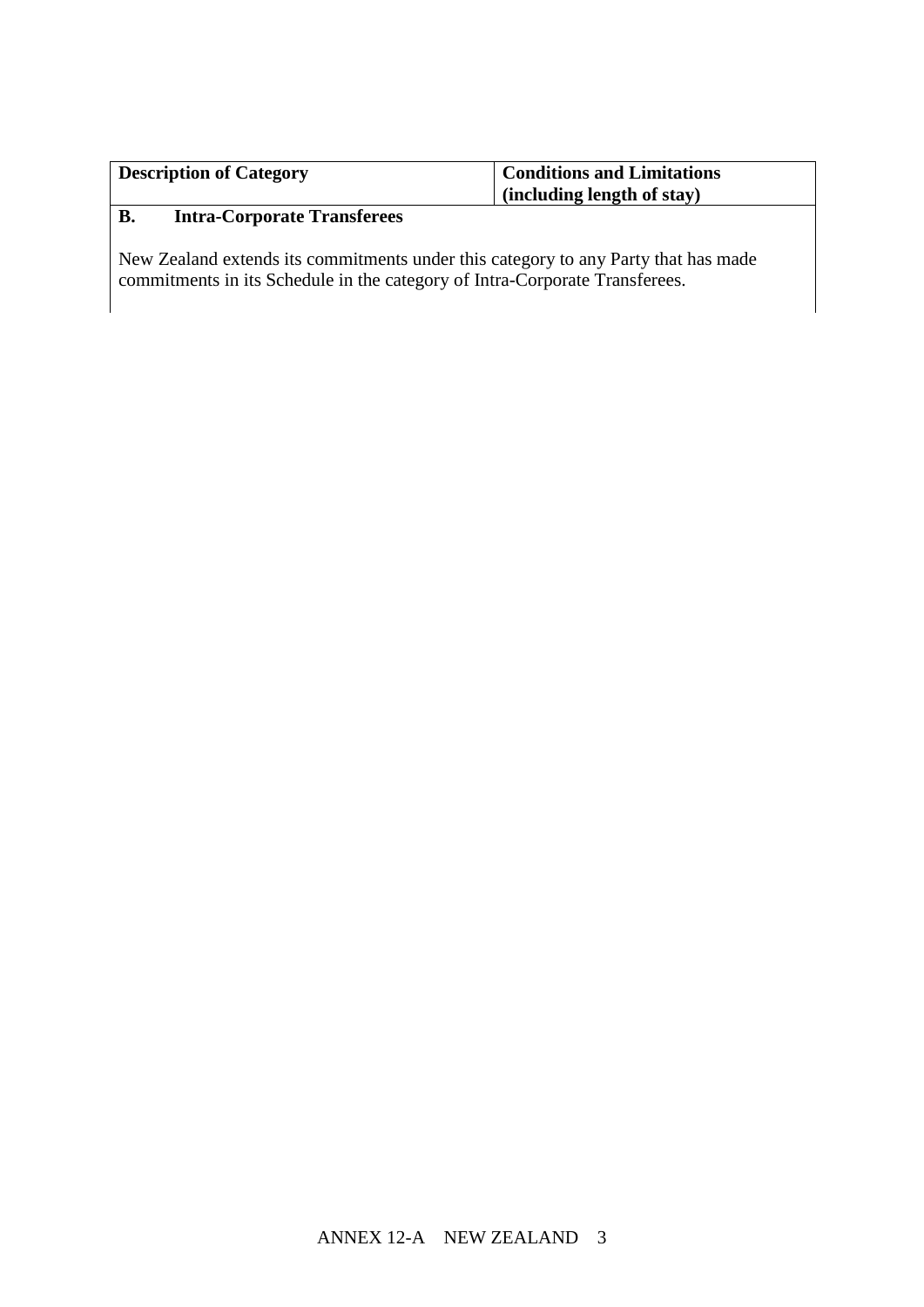| goals and policies of the entire or a substantial<br>part of the operations of the enterprise.<br>Managers must have been employed by their<br>employer for at least 12 months prior to their<br>proposed transfer to New Zealand.                                                            |                                                                                    |
|-----------------------------------------------------------------------------------------------------------------------------------------------------------------------------------------------------------------------------------------------------------------------------------------------|------------------------------------------------------------------------------------|
| For the purposes of this definition, <b>Specialist</b><br>means a business person with advanced trade,<br>technical or professional skills within an<br>organisation who possesses knowledge at an<br>advanced level of technical expertise and who<br>possesses proprietary knowledge of the | Specialists: Entry for a period of initial<br>stay up to a maximum of three years. |
| techniques or management. Such specialists are<br>responsible for or employed in a particular                                                                                                                                                                                                 |                                                                                    |
| Zealand. Skills are assessed in terms of the<br>t experience,<br>qualifications and suitability for the position.                                                                                                                                                                             |                                                                                    |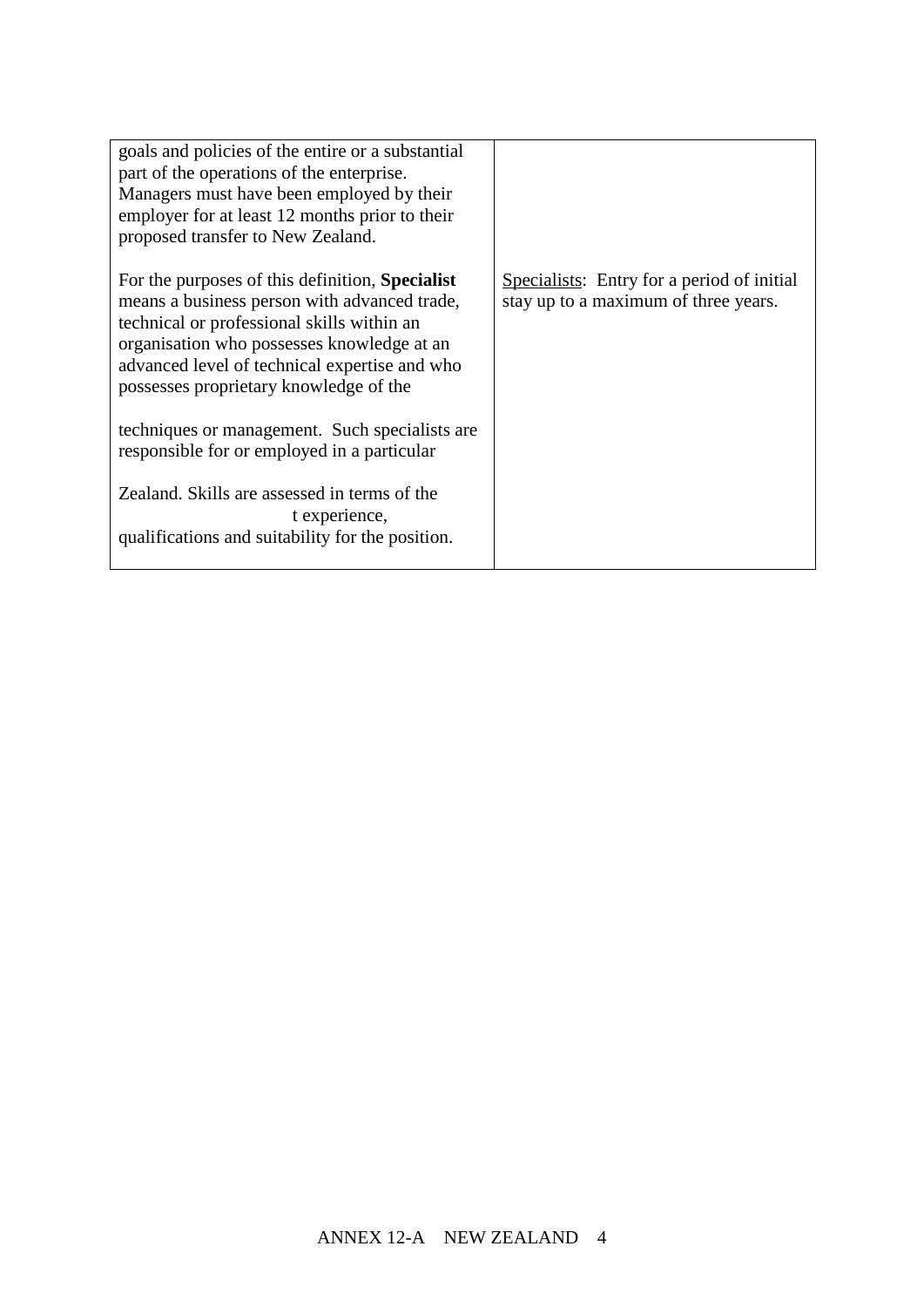| <b>Description of Category</b>                                                                                                                                                                                                                                                                                                                                                                                    | <b>Conditions and Limitations</b>                                       |  |
|-------------------------------------------------------------------------------------------------------------------------------------------------------------------------------------------------------------------------------------------------------------------------------------------------------------------------------------------------------------------------------------------------------------------|-------------------------------------------------------------------------|--|
|                                                                                                                                                                                                                                                                                                                                                                                                                   | (including length of stay)                                              |  |
| <b>Installers and Servicers</b><br>C.                                                                                                                                                                                                                                                                                                                                                                             |                                                                         |  |
| New Zealand extends its commitments under this category to any Party that has made<br>commitments in its Schedule in the category of Installers and Servicers, Contractual Service<br>Suppliers, Independent Professionals, Professionals or Technicians.                                                                                                                                                         |                                                                         |  |
| Definition:                                                                                                                                                                                                                                                                                                                                                                                                       |                                                                         |  |
| <b>Installers and Servicers</b> comprise a business<br>person who is an Installer or Servicer of<br>machinery or equipment, in situations when<br>installation or servicing by the supplying<br>company is a condition of purchase of the<br>machinery or equipment. An Installer / Servicer<br>cannot perform services which are not related to<br>the service activity which is the subject of the<br>contract. | Entry for periods not exceeding three<br>months in any 12-month period. |  |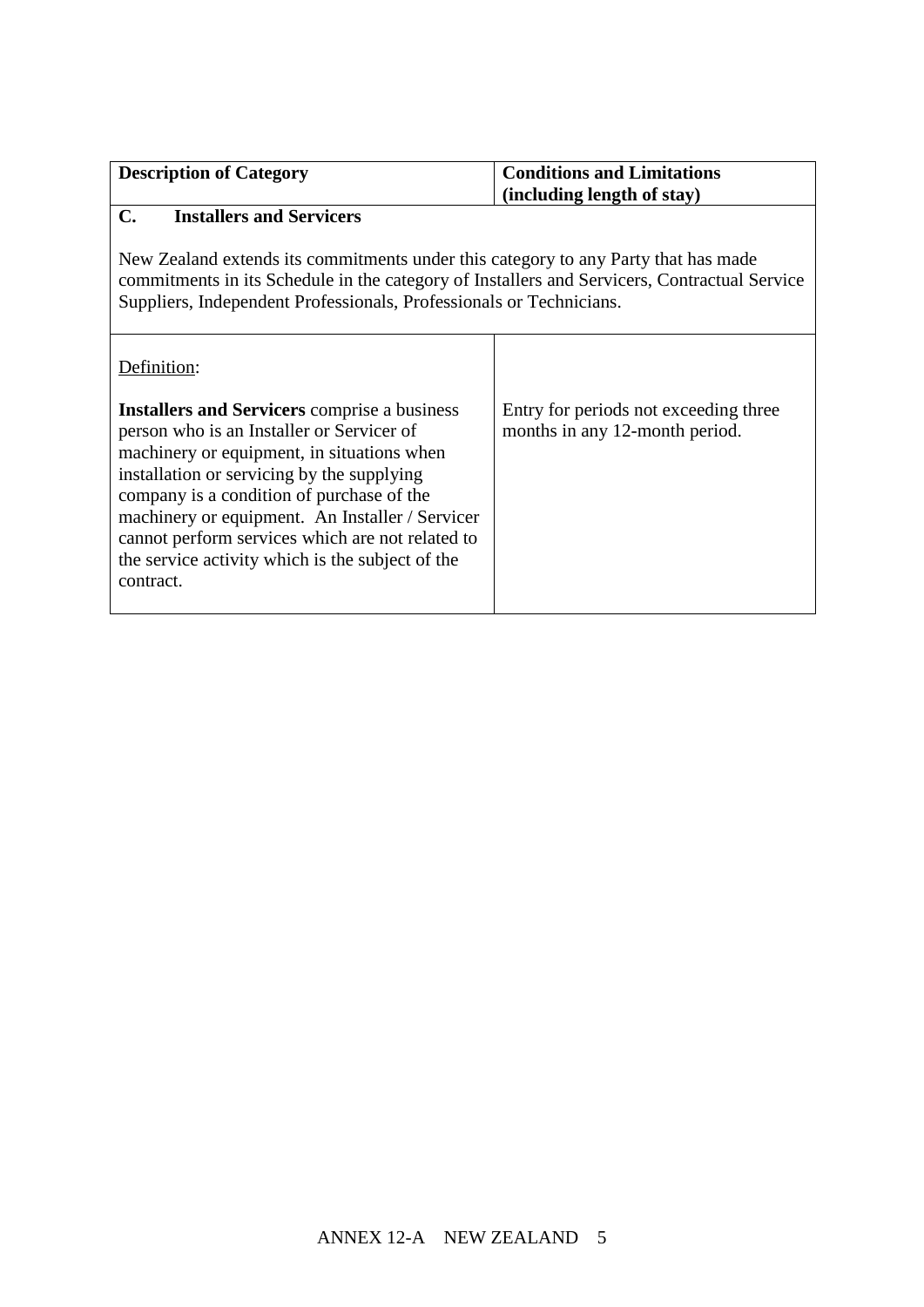| <b>Description of Category</b> | Conditions and Limitations        |
|--------------------------------|-----------------------------------|
|                                | $\int$ (including length of stay) |
|                                |                                   |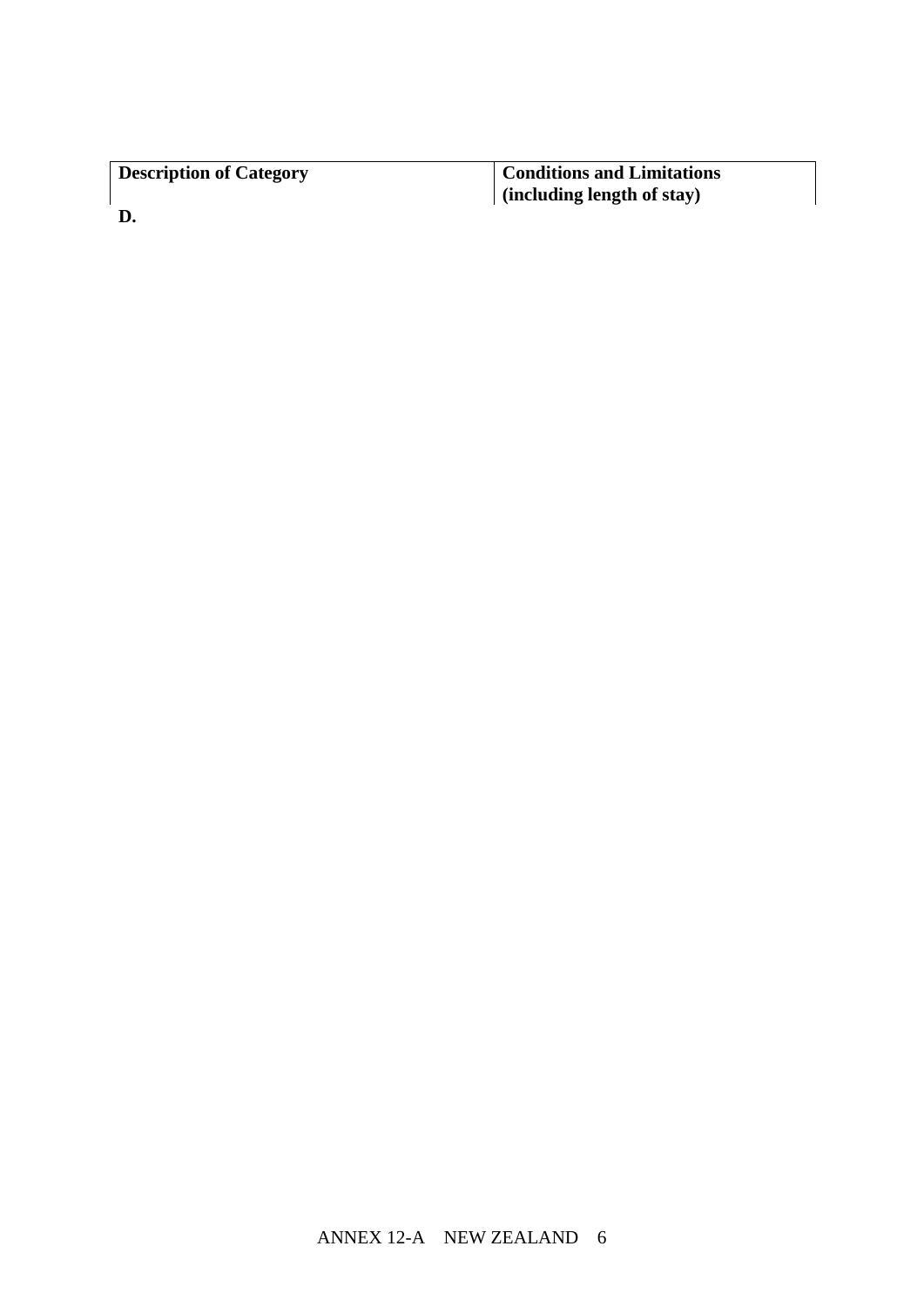|    |           | Consultancy related to<br>g<br>urban planning and<br>landscape architectural<br>services                                                                                                                                                                                                                                                                                                                                               |
|----|-----------|----------------------------------------------------------------------------------------------------------------------------------------------------------------------------------------------------------------------------------------------------------------------------------------------------------------------------------------------------------------------------------------------------------------------------------------|
|    | <b>B.</b> | <b>Computer and Related Services</b>                                                                                                                                                                                                                                                                                                                                                                                                   |
|    |           | Maintenance and repair of<br>e<br>office machinery and<br>equipment including<br>computers<br>$\mathbf f$<br>Other computer services                                                                                                                                                                                                                                                                                                   |
|    | F.        | <b>Other Business Services</b>                                                                                                                                                                                                                                                                                                                                                                                                         |
|    |           | Management consultancy<br>$\mathbf C$<br>services<br>Services related to<br>d<br>management consultancy<br>f<br>Services incidental to<br>animal husbandry<br>$\mathbf k$<br>Placement and supply<br>services of Personnel<br>Photographic services<br>p<br>Convention services<br>S<br>Other (credit reporting,<br>$\mathbf t$<br>collection agency services,<br>interior design, telephone<br>answering and duplicating<br>services) |
| 5. |           | <b>EDUCATIONAL SERVICES</b>                                                                                                                                                                                                                                                                                                                                                                                                            |
|    | Ε.        | Other education services<br>Language training<br>provided in private specialist<br>language institutions;<br>Tuition in subjects taught<br>at the primary and secondary<br>levels, provided by private<br>specialist institutions operating<br>outside the New Zealand<br>compulsory school system.                                                                                                                                    |